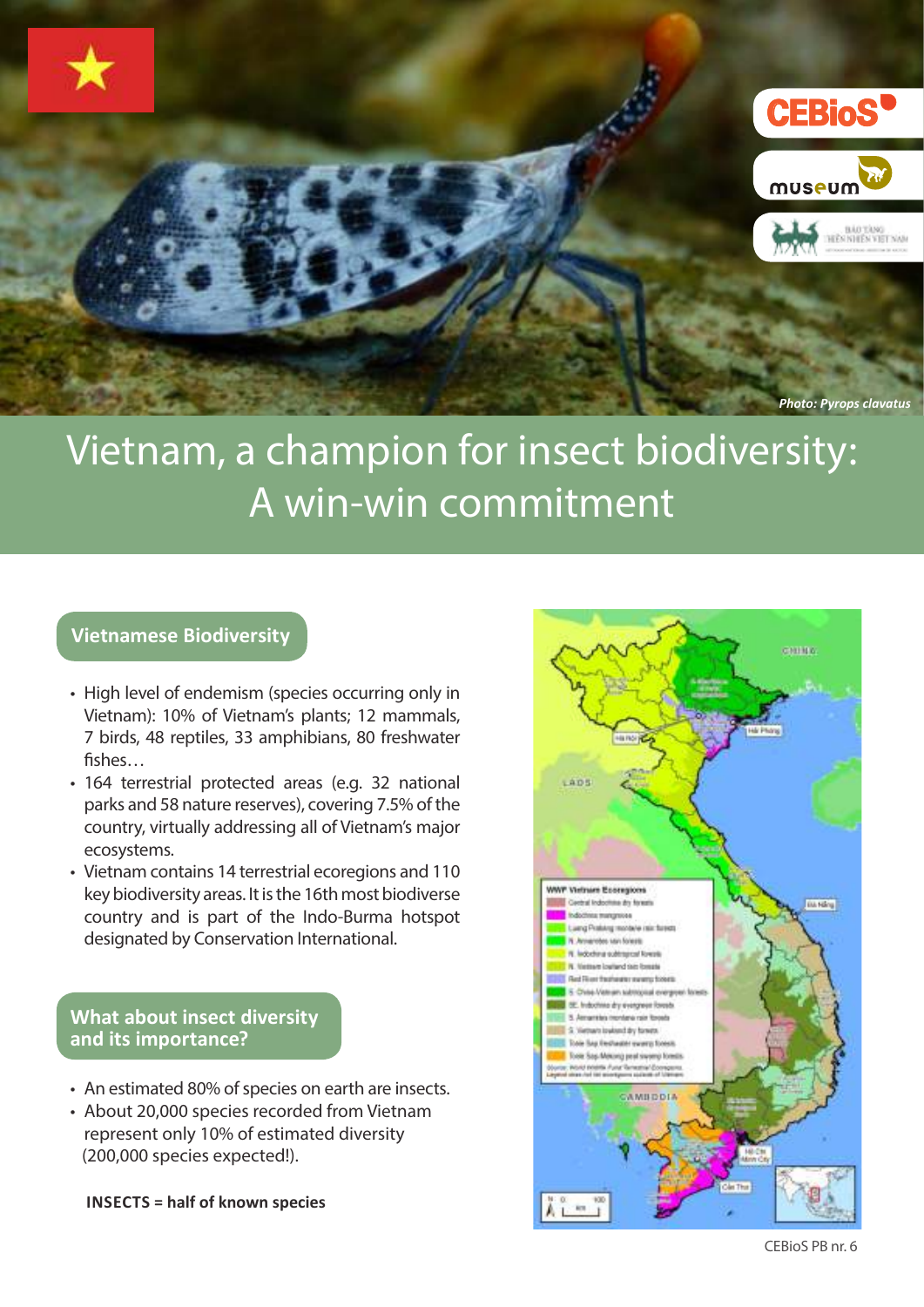# Case study 1 - Lacebug diversity



The number of species is directly related to the number of locations sampled. **Each new location sampled = Discovery of new species!**

#### (\*) Case study 2 - Planthopper diversity



#### **Numerous peculiar habitats = Lots of very local species**





The higher number of species described from China is due to the number of Chinese scientists dedicated to the study of the group.

**The number of new species described depends on the number of specialists.**

Number of planthopper species described per country/province *Source : http://hemiptera-databases.org/flow/ (December, 2017)*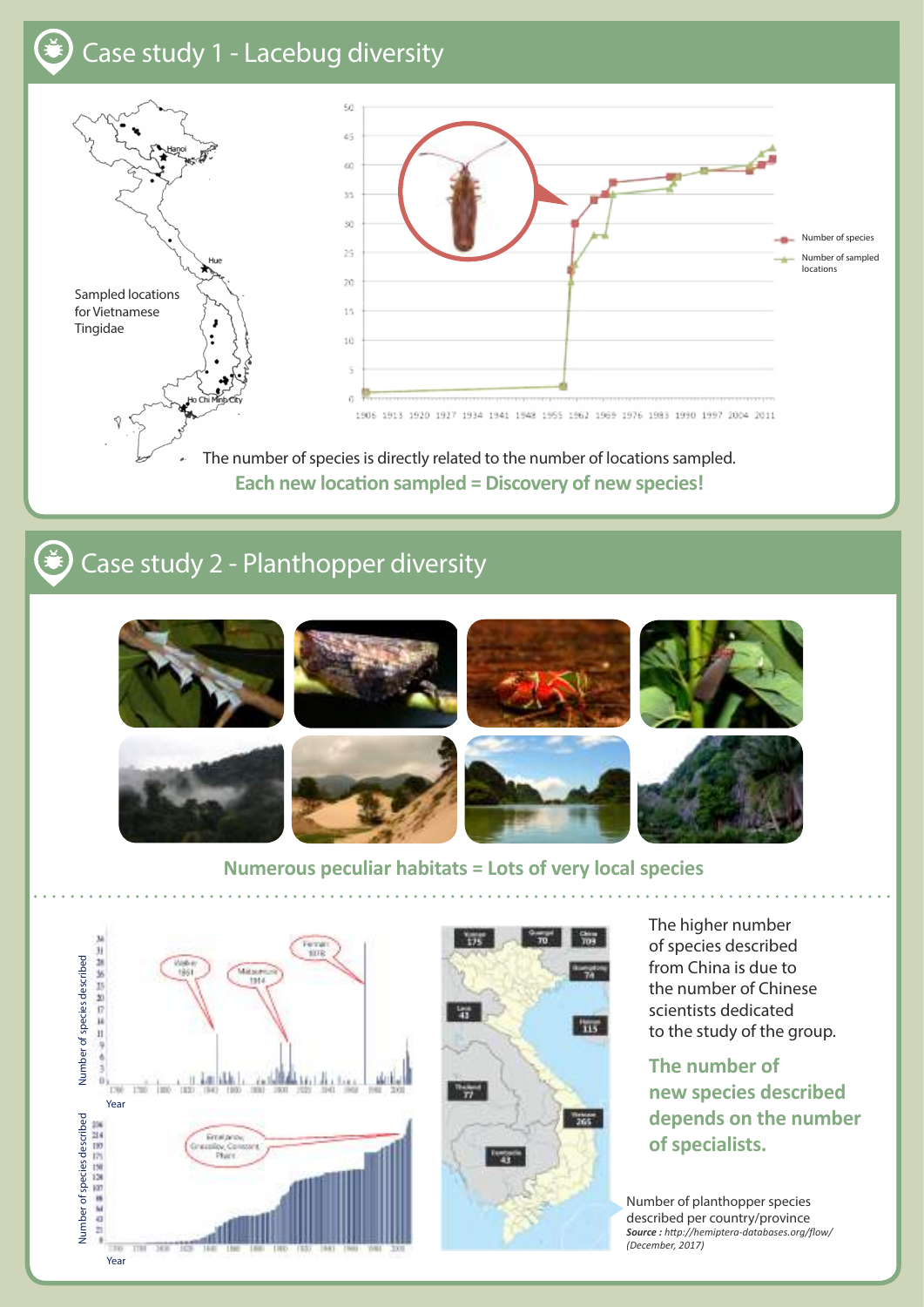## Case study 3 - Stick insect diversity







The sampled areas are three locations over a short distance (60km):

- Bidoup Nui Ba National Park (1)
- Phuoc Binh National Park (2)
- Nui Chua National Park (3)

**Example of high rate of endemism in three protected areas of southern Central Vietnam.**





#### **Each location contains its own unique species**

**Endemism in three protected areas of southern Central Vietnam. Three species of Leaf insects (***"Bo La"* **- Vietnam Red Book)** <sup>B</sup>idou<sup>p</sup> <sup>N</sup>u<sup>i</sup> <sup>B</sup><sup>a</sup>



**Urgent need for more protected areas**



Ngoc Son – Ngo Luong Nature Reserve Recently created (2006)

- Connection between Pu Luong Nature Reserve and Cuc Phuong National Park (corridor)
- Pu Luong: no data
- Cuc Phuong: 33 species
- Ngoc Son Ngo Luong: 42 species

**Corridors connecting protected areas are recommended**